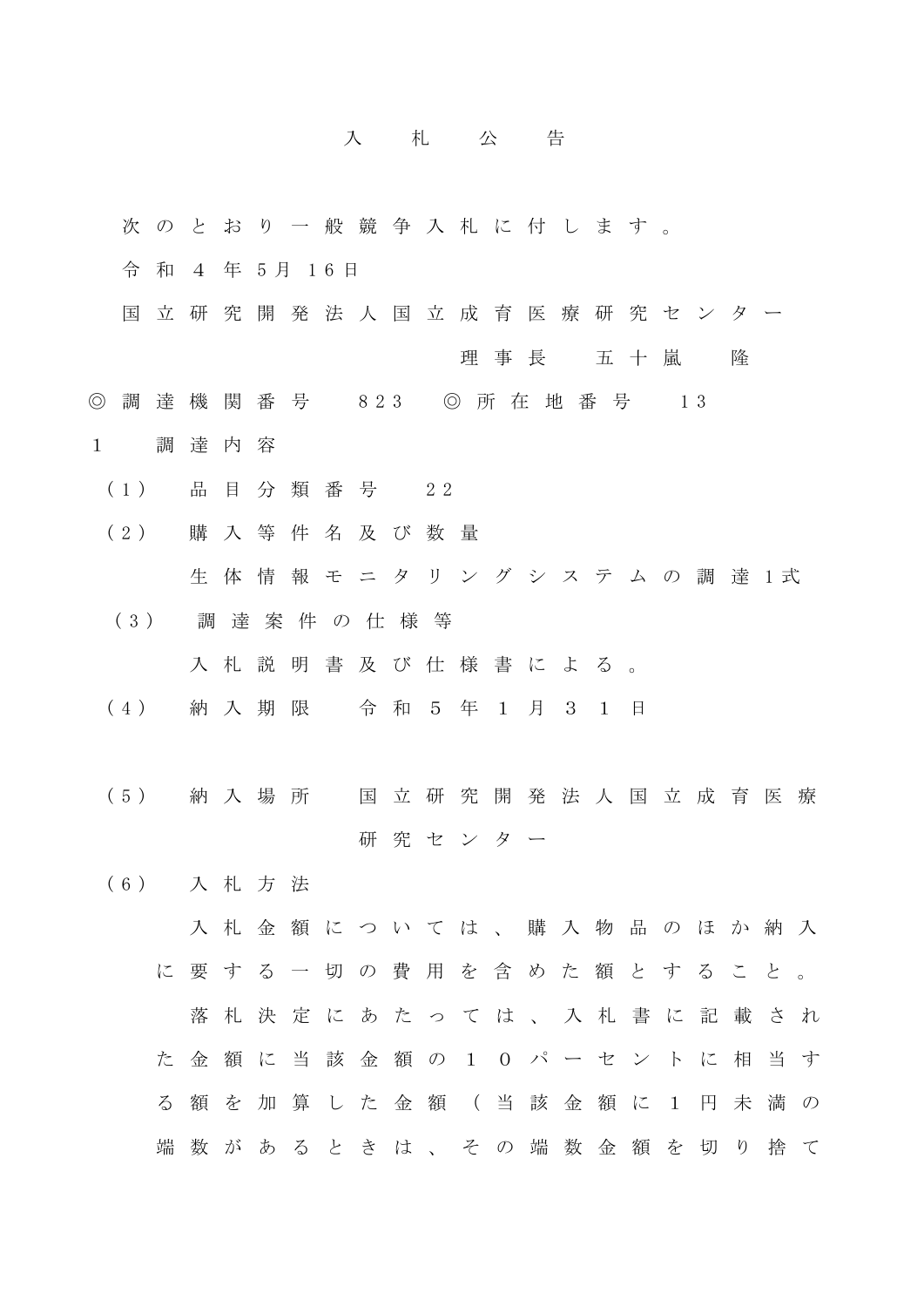る も の と す る 。 ) を も っ て 落 札 価 格 と す る の で、入札者は、消費税及び地方消費税に係る 課税事業者であるか免税事業者であるかを問 わ ず 見 積 も っ た 金 額 の 1 1 0 分 の 100 に 相 当 す る 金 額 を 入 札 書 に 記 載 す る こ と 。

- 2 競 争 参 加 資 格
- (1) 国 立 研 究 開 発 法 人 国 立 成 育 医 療 研 究 セ ン タ ー 契 約 事 務 取 扱 細 則( 以 下 、契 約 細 則 と い う 。) 第 6 条 の 規 定 に 該 当 し な い 者 で あ る こ と 。 なお、未成年者、被保佐人又は被補助人であ っ て も 、 契 約 締 結 の た め に 必 要 な 同 意 を 得 て い る 者 は 、 同 条 中 、 特 別 の 理 由 が あ る 場 合 に 該当する。
- (2) 契 約 細 則 第 7 条 の 規 定 に 該 当 し な い 者 で あ る こ と 。
- (3) 厚 生 労 働 省 競 争 参 加 資 格 ( 全 省 庁 統 一 資 格 ) に お い て 「 物 品 の 製 造 」 又 は 「 物 品 の 販 売 」 の A 、 B 又 は C の 等 級 に 格 付 さ れ 、 関 東 ・ 甲 信 越 地 域 の 競 争 参 加 資 格 を 有 す る 者 で あ る こ と 。 な お 、 当 該 競 争 参 加 資 格 に つ い て は 、 令 和 4 年 3 月 3 1 日 付 け 号 外 政 府 調 達 第 5 9 号 の 官 報 の 競 争 参 加 者 の 資 格 に 関 す る 公 示 の 別 表 に 掲 げ る 申 請 受 付 窓 口 に お い て 随 時 受 け 付 け て いる。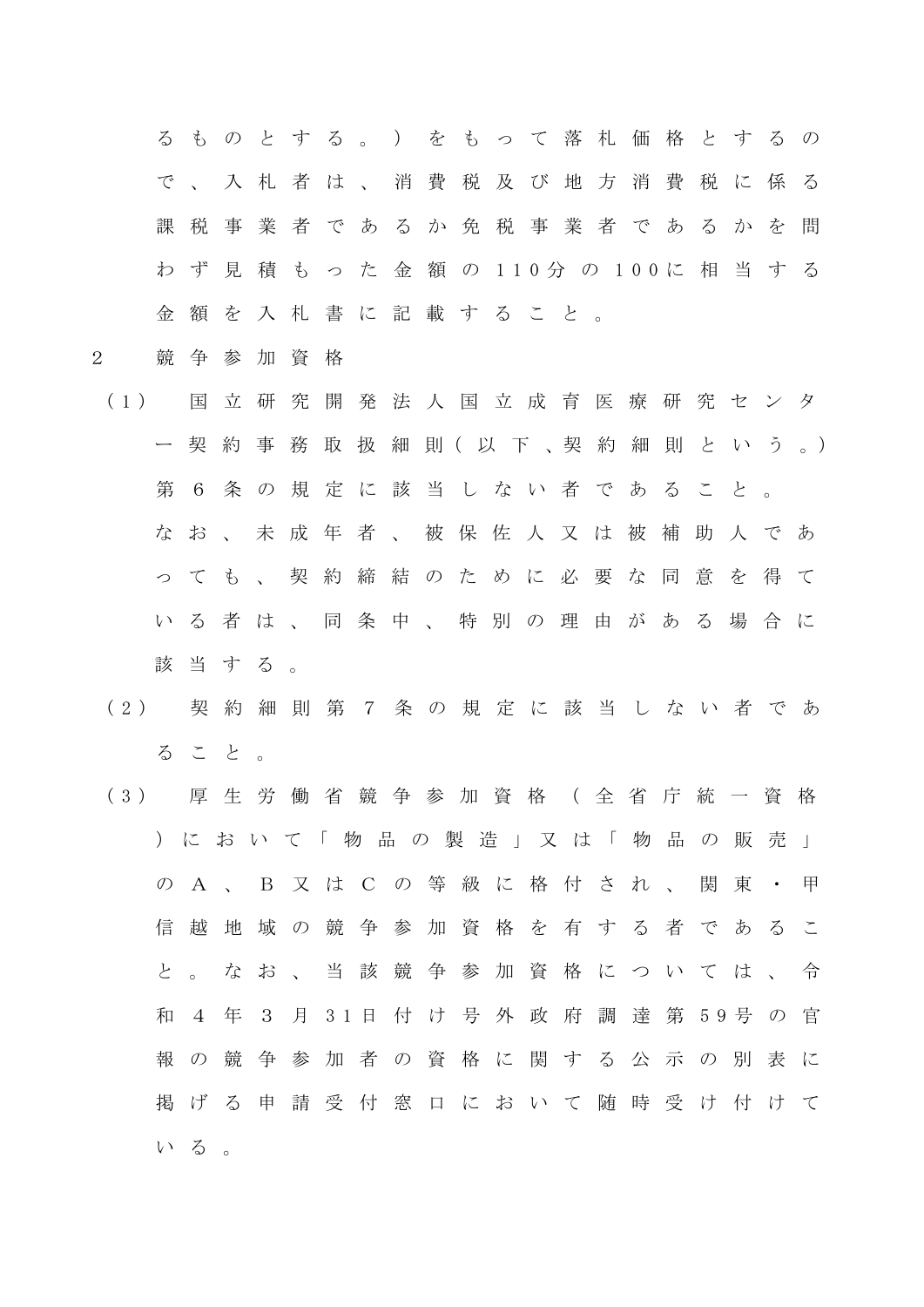- ( 4 ) 契 約 細 則 第 5 条 の 規 定 に 基 づ き 理 事 長 が 定 める資格を有する者であること。
- (5) 購 入 物 品 に 係 わ る 迅 速 な ア フ タ ー サ ー ビ ス ・ メ ン テ ナ ン ス の 体 制 が 整 備 さ れ て い る こ と を 証 明 し た 者 で あ る こ と 。
- (6) 医 薬 品 、 医 療 機 器 等 の 品 質 、 有 効 性 及 び 安 全 性 の 確 保 等 に 関 す る 法 律 に 基 づ く 医 療 機 器 の 一 般 販 売 業 の 許 可 を 得 て い る こ と を 証 明 し た 者 で あ る こ と 。
- (7) そ の 他 入 札 説 明 書 に 定 め る 者 で あ る こ と 。
- 3 入 札 書 の 提 出 場 所 等
- (1) 入 札 書 の 提 出 場 所 、 契 約 条 項 を 示 す 場 所 、 入 札 説 明 書 の 交 付 場 所 及 び 問 い 合 わ せ 先 〒 157 - 8535 東 京 都 世 田 谷 区 大 蔵 2 - 1 0 - 1 国 立 研 究 開 発 法 人 国 立 成 育 医 療 研 究 セ ン タ ー 財務経理課長 鈴木和也 電 話 0 3 - 3 4 1 6 - 0181
	- 内 線 5 1 4 0
	- (2) 入 札 書 説 明 書 の 交 付 方 法 (1) の 場 所 に て 交 付する。
	- (3) 入 札 説 明 会 の 日 時 及 び 場 所 入 札 説 明 会 は 行 わ な い 。
	- (4) 入 札 書 の 受 領 期 限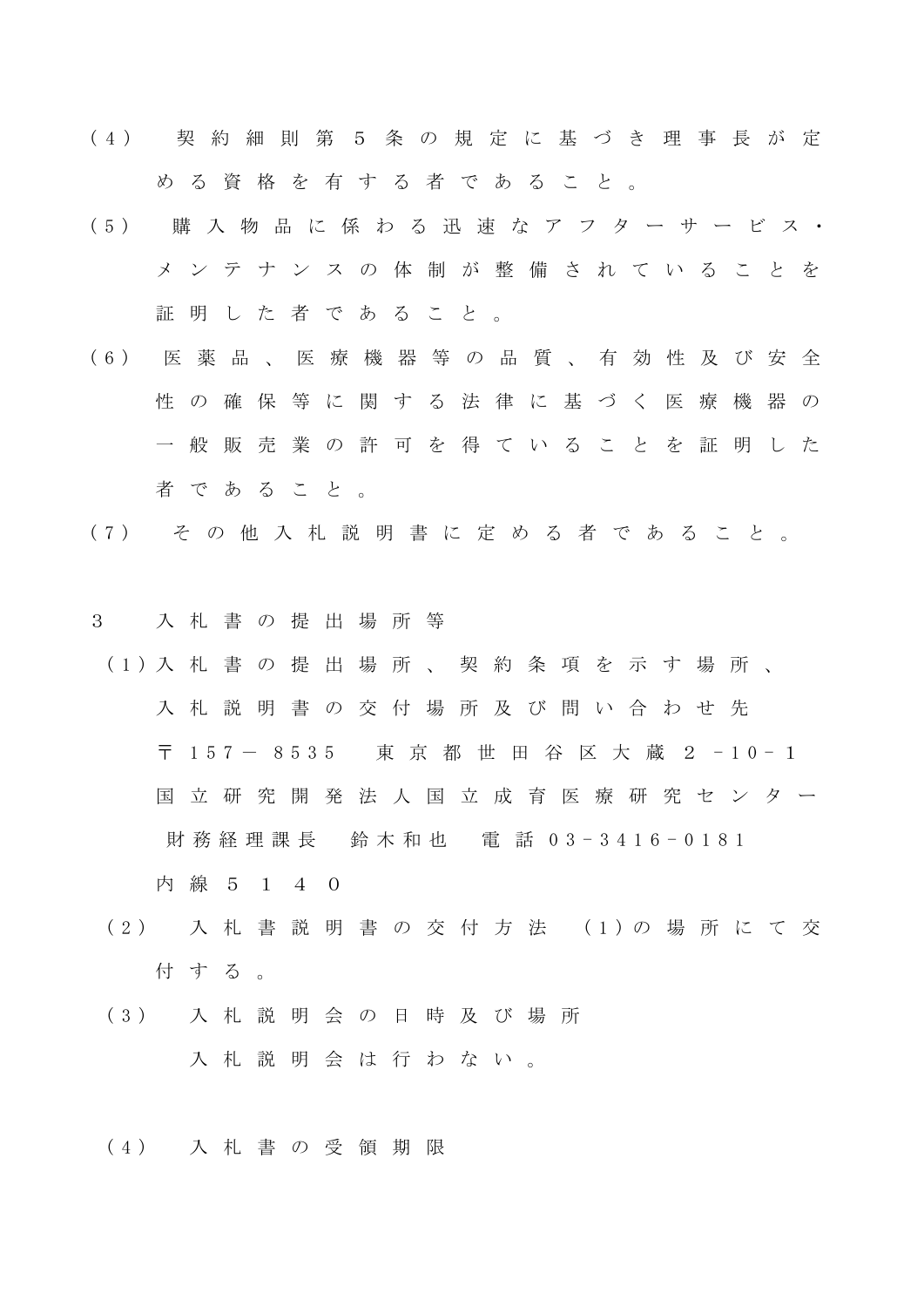令 和 4 年 7 月 6 日 1 2 時 0 0 分

(5) 開 札 の 日 時 及 び 場 所

 令 和 4 年 7 月 7 日 1 3 時 3 0 分 院 内 会 議 室

- 4 そ の 他
- (1) 契 約 手 続 に お い て 使 用 す る 言 語 及 び 通 貨 日本語及び日本国通貨。

(2) 入札保証金及び契約保証金 免除

- (3) 入 札 者 に 要 求 さ れ る 事 項 こ の 一 般 競 争 に 参 加 を 希 望 す る 者 は 、 入 札 説 明 書 で 示 し た 証 明 書 等 を 指 定 期 日 ま で に 提 出 し な け れ ば な ら な い 。ま た 、開 札 日 の 前 日 ま で の 間 に お い て 、 理 事 長 か ら 当 該 書 類 に つ い て 説 明 を 求 め ら れ た 場 合 は 、 こ れ に 応 じ な け れ ば な ら な い 。 (4) 入 札 の 無 効 本 公 告 に 示 し た 競 争 参 加 資 格
	- のない者がした入札及び入札に関する条件に 違反した入札は無効とする。

(5) 契 約 書 作 成 の 要 否 要

(6) 落 札 者 の 決 定 方 法 契 約 事 務 取 扱 細 則 第 3 7 条の規定に基づいて作成された予定価格の制 限の範囲内で最低の価格をもって有効な入札 を 行 っ た 入 札 者 を 落 札 者 と す る 。

 た だ し 、 契 約 の 相 手 方 と な る べ き 者 の 申 込 み の 価 格 が 、申 込 み に 係 る 価 格 に よ っ て は そ の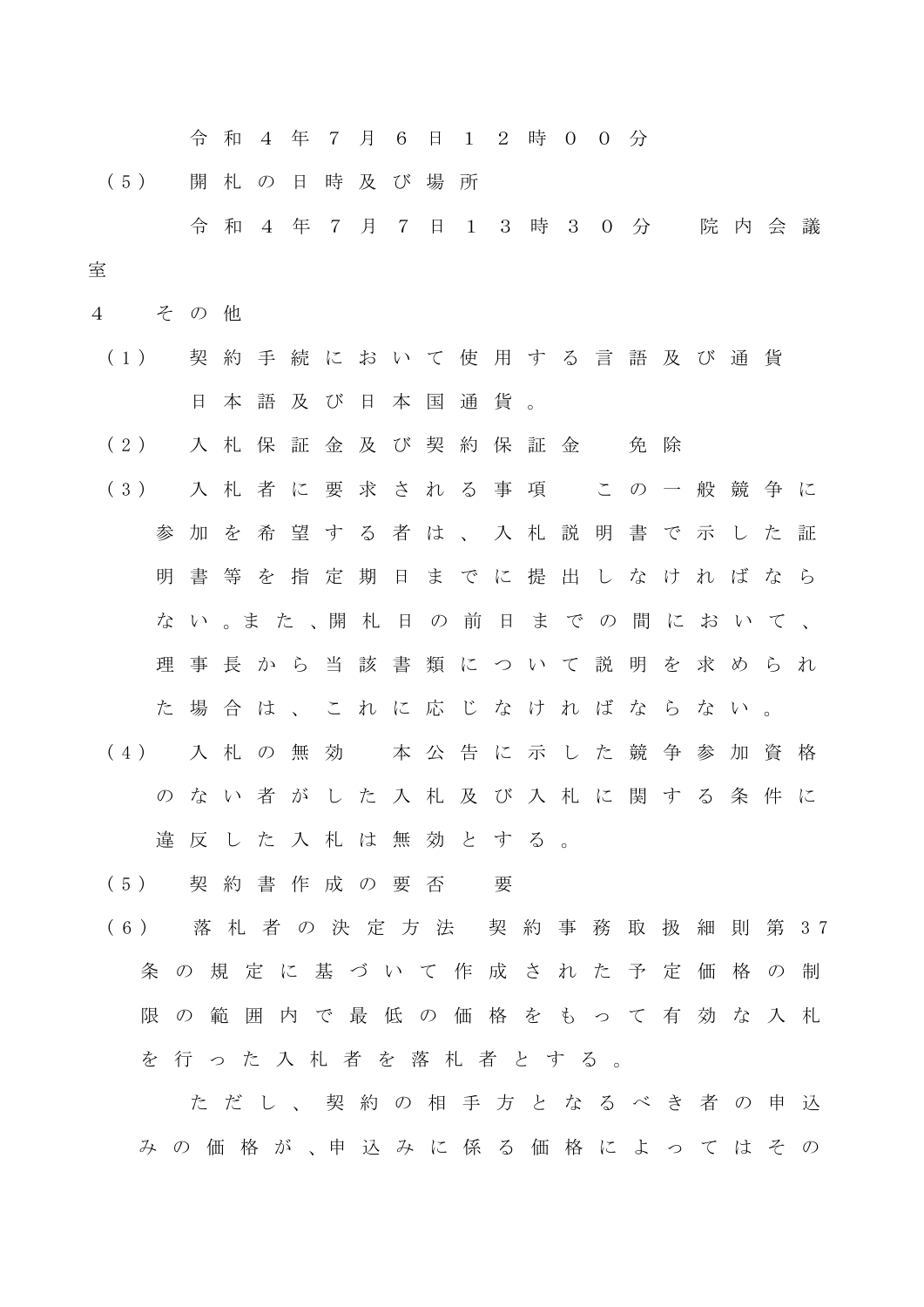者 に よ り 当 該 契 約 の 内 容 に 適 合 し た 履 行 が な さ れ な い お そ れ が あ る と 認 め ら れ る と き ( 契 約 事 務 取 扱 細 則 第 1 4 条 第 1 項 第 一 号 ) 、 又 は 契 約 を 締 結 す る こ と が 、公 正 な 取 引 の 秩 序 を 乱 す こ と と な る お そ れ が あ っ て 、著 し く 不 当 で あ る と 認 め ら れ る と き( 契 約 事 務 取 扱 細 則 第 1 4 条 第 1 項 第 二 号 ) は 、 予 定 価 格 の 制 限 の 範 囲 内 の 価 格 を も っ て 申 込 み を し た 他 の 者 の う ち 最 低 の 価格をもって申込みをした者を当該契約の相 手 方 と す る こ と が あ る 。

理事長等は、落札者が決まった場合は、直 ち に そ の 者 と 交 渉 し 、 契 約 価 額 を 決 定 す る ( 契 約 事 務 取 扱 細 則 第 1 6 条 ) 。

(7) 詳 細 は 入 札 説 明 書 に よ る 。

6 S u m m a r y

- (1) Official in charge of disbursement of the p r o c u r i n g e n t i t y : T a k a s h i - Igarashi, ChiefExecutive Officer (CEO), National Center, for Child Health and Development
- (2) Classification of the Products to be p r o c u r e d : 22
- (3) Nature and quantity of the products to be purchased: Procurement of biologica l information monitoring systems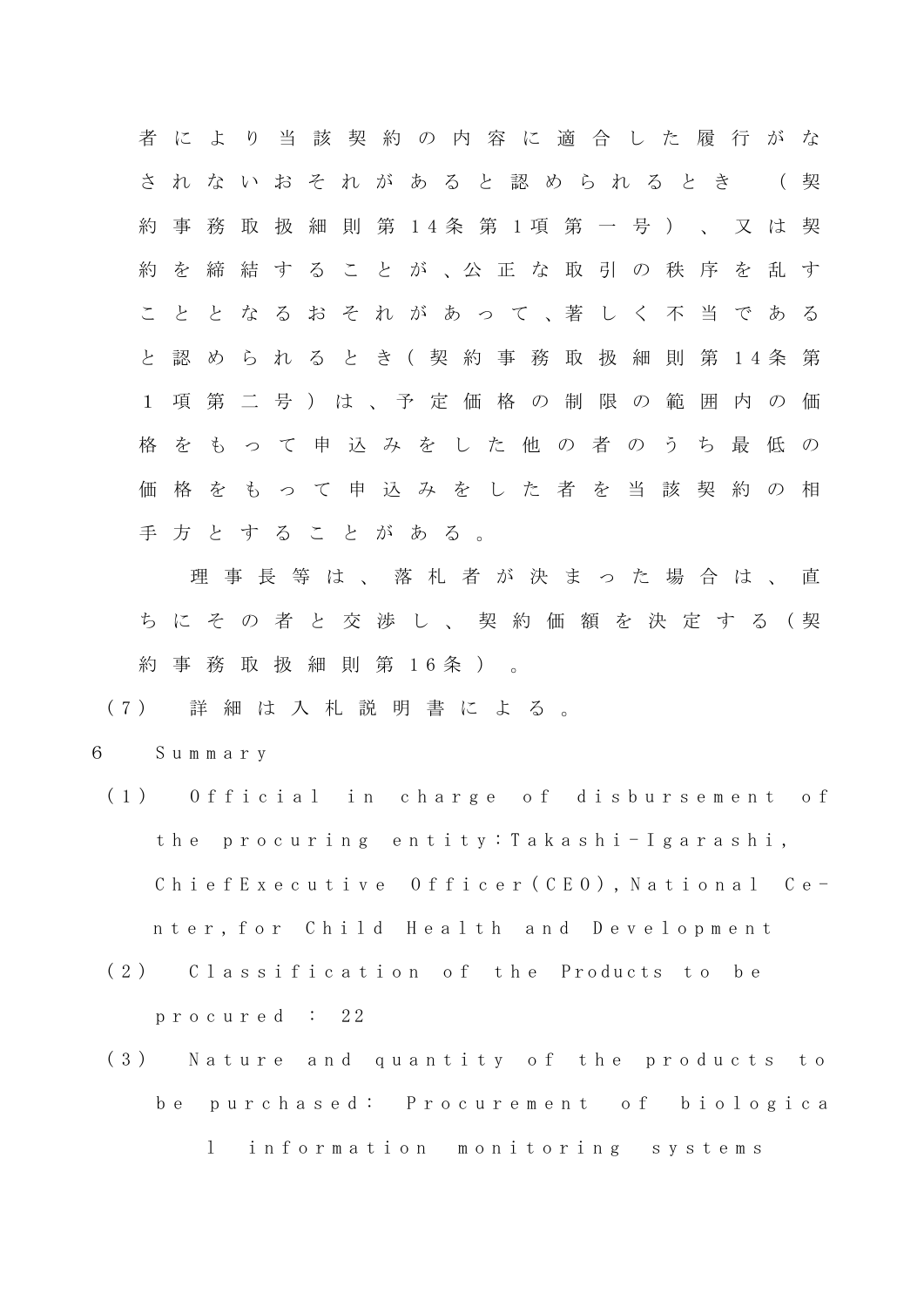- (4) Delivery period: January 31, 2023
	- (5) D e l i v e r y p l a c e : National Center for Child Health and Development
- (6) Qualification for participating in the tendering procedures : Suppliers eligible for participating in the proposed tender are those who shall:

(1) not come under Article 6 of the Regulation concerning Contract for National Center for Child Health and development. Furthermore, minors, Person under Conservatorship or Person under Assistance that obtained the consent necessary For concluding a contract may be applicable under cases of special reasons within the said c l a u s e ;

- ② not come under Article 7 of the Regulation concerning Contract for National Center for Child Health and development;
- 3 have Grade A, B or C in "Manufacturers of products" or "Sales of products" for participating in tenders by Ministry of Health, Labour and Welfare (Single qu-alification for every ministry and agency) in Kanto-Koshinetsu Region; ④ m e e t t h e q u a l i f i c a t i o n r e q u i r e m e n t s w h i c h Chief Executive Officer (CEO) may specify in